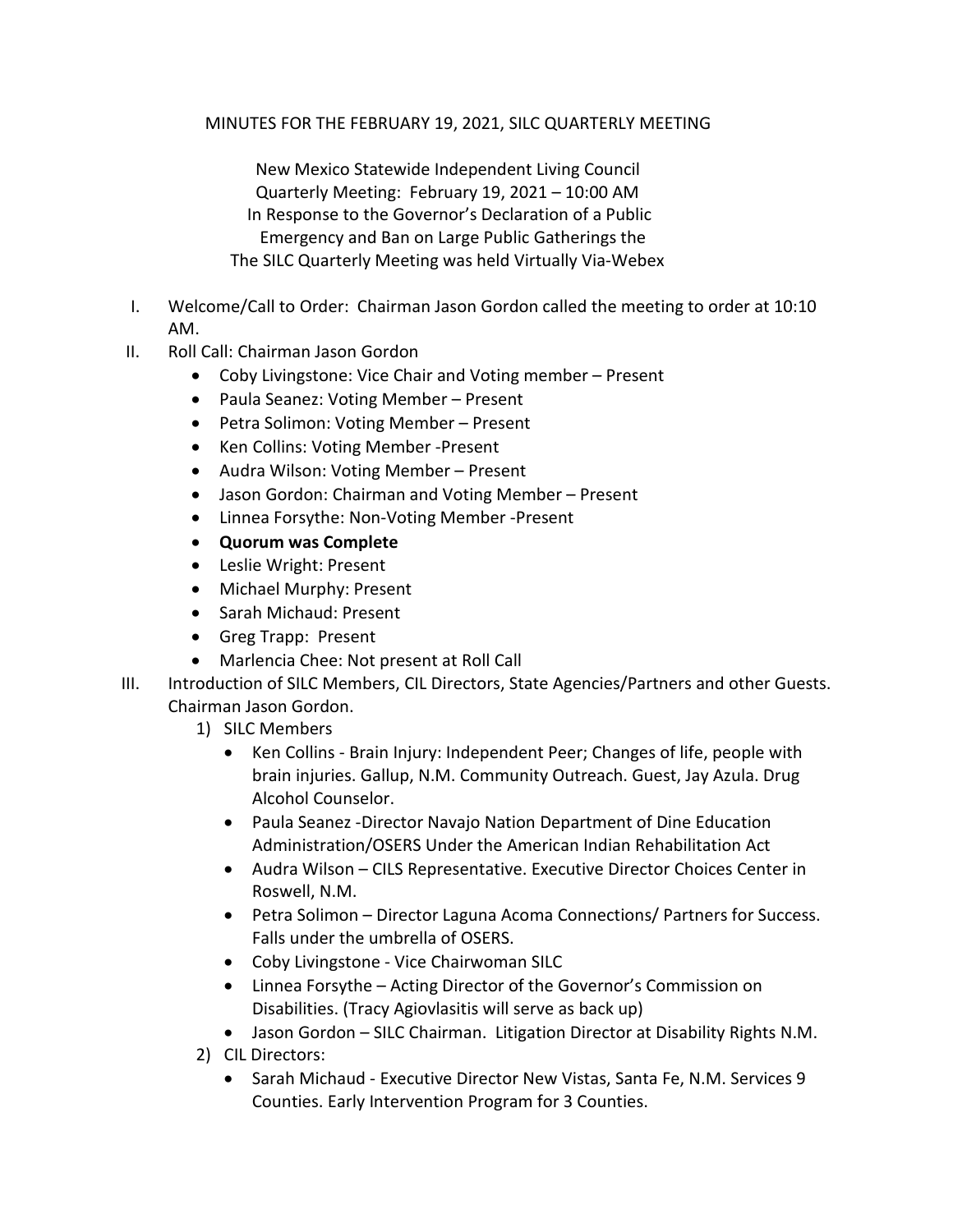- Michael Murphy Executive Director, Independent Resource Center (ILRC), Albuquerque, N.M. ILRC in operation since 1979. 18 years of service. Service 7-16 Counties. Consumer Directed.
- Albert Montoya Executive Director, The Ability Center for Independent Living, Las Cruces, N.M. Services the S.W. Corner of New Mexico.
- Leslie Wright Executive Director, San Juan Center for Independence, Farmington, N.M. Services Gallup, Western region of Albuquerque, which includes several different entities.
- 3) State Agencies/Partners:
	- Diane Mourning-Brown Director of Department of Vocational Rehabilitation
	- Gregg Trapp Executive Director New Mexico Commission for The Blind. 21 years. Former SILC Member.
	- Jim Salas Deputy Director New Mexico Commission for the Blind. Oversees, Vocational Rehabilitation Program and Independent Living Services.
	- Juan Haro New Mexico Commission for the Blind. Oversees Independent Living Services Statewide.
	- Kelly Burma New Mexico Commission for the Blind. Coordinator for the Skills Center and Pre-employment Transition Services.
	- Michael O'Brien N.M. Department of Vocational Rehabilitation. DVR'S Rehabilitation Services Administrator. Oversees over 130 vocational rehabilitation counselors and staff throughout N.M.
	- Michael Cardon N.M. Department of Vocational Rehabilitation. Chief Financial Officer (CFO).
- IV. Action Item: Approval of Minutes for September 9, 2020 Meeting. Chairman Jason Gordon asked if there were any changes to the minutes. Hearing none he asked for a motion to approve.
	- Vice- Chair Coby Livingstone made a motion to Approve.
	- Ken Collins Seconded the motion.
	- **Roll Call was taken.**
	- Chairman Jason Gordon: I
	- Vice- Chairwoman Coby Livingstone: I
	- Paula Seanez: I
	- Petra Solimon: I
	- Audra Wilson: I
	- Ken Collins: I
	- Linnea Forsythe: (non-voting member)
	- **The Motion Passed Unanimously (6-0)**
- V. Action Item: Approval of Minutes for December 21, 2020 Meeting. Chairman Jason Gordon asked if there were any changes to the Minutes. Hearing none, he asked for a motion to approve.
	- Chairwoman Coby Livingstone made a motion to approve.
	- Audra Wilson seconded the motion.
	- **Roll Call was taken.**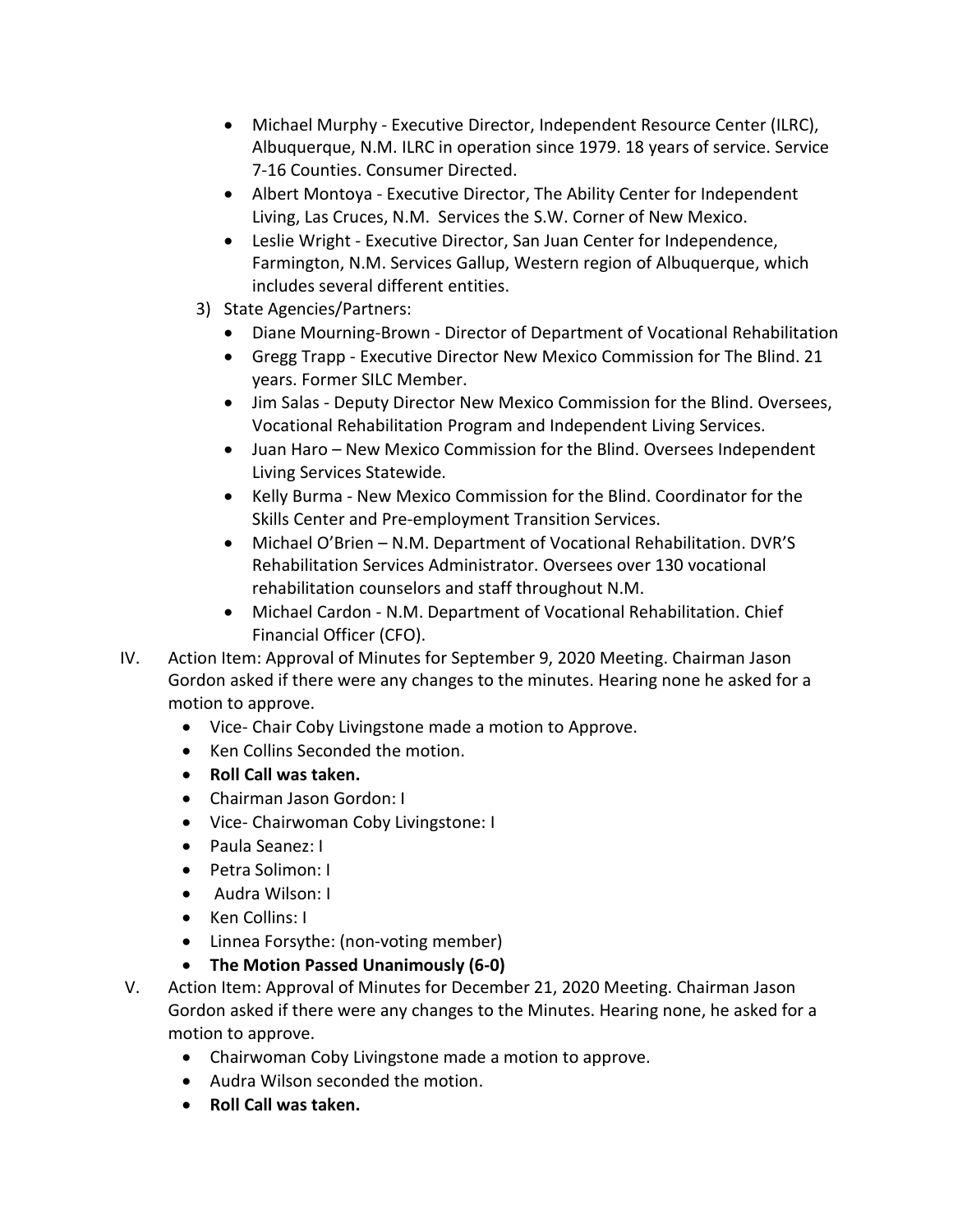- Chairman Jason Gordon: I
- Vice Chairwoman Coby Livingstone: I
- Paula Seanez: I
- Petra Solimon: I
- Audra Wilson: I
- Ken Collins: I
- Linnea Forsythe:(non-voting member)
- **Motion Passed Unanimously (6-0)**
- VI. Approval of possible changes to the Agenda order and deletion of Agenda items (Action by vote will be taken if there are any changes/deletions): Chairman Jason Gordon.
	- There were no changes to the Agenda.
- VII. Action Item: Approval of Open Meetings Act Resolution. Chairman Jason Gordon
	- Open for Floor Discussion
	- Greg Trapp, N.M. Commission for the Blind
	- Federal Act: SILC is to establish 30-day notice for SPIL
	- Complies with state Open Meetings Act and Federal Law
	- Not in SILC Bylaws
	- OMA makes it a misdemeanor and creates a liability with Federal Law
	- Contains language/direction as to how SILC will meet following OMA during times of disasters.
	- The N.M. Attorney General has allowed virtual meetings to take place during this Covid-19 pandemic.
	- OMA Signatures. Jason Gordon Chairman of the SILC, Diane Mourning-Brown(DVR Director), Patricia SILC Coordinator
	- DVR and SILC together must develop written procedures for Statewide meetings.
	- OMA requires that SILC Meetings/Legal notice be posted in newspaper and DVR/SILC website 10 days in advance of meeting.
	- Amendment to OMA: "To revise OMA stating that legal notices be posted on DVR Website 10 days in advance of meetings
	- Chairman Jason Gordon asked for a motion to approve the OMA with amendment.
	- Paula Seanez made the motion to approve.
	- Petra Solimon seconded the motion.
	- **Roll Call was taken.**
	- Chairman Jason Gordon: I
	- Vice Chairwoman Coby Livingstone: I
	- Paula Seanez: I
	- Petra Solimon: I
	- Audra Wilson: I
	- Ken Collins: I
	- Linnea Forsythe: (Non-voting Member)
	- **Unanimously passed (6-0) With amendment**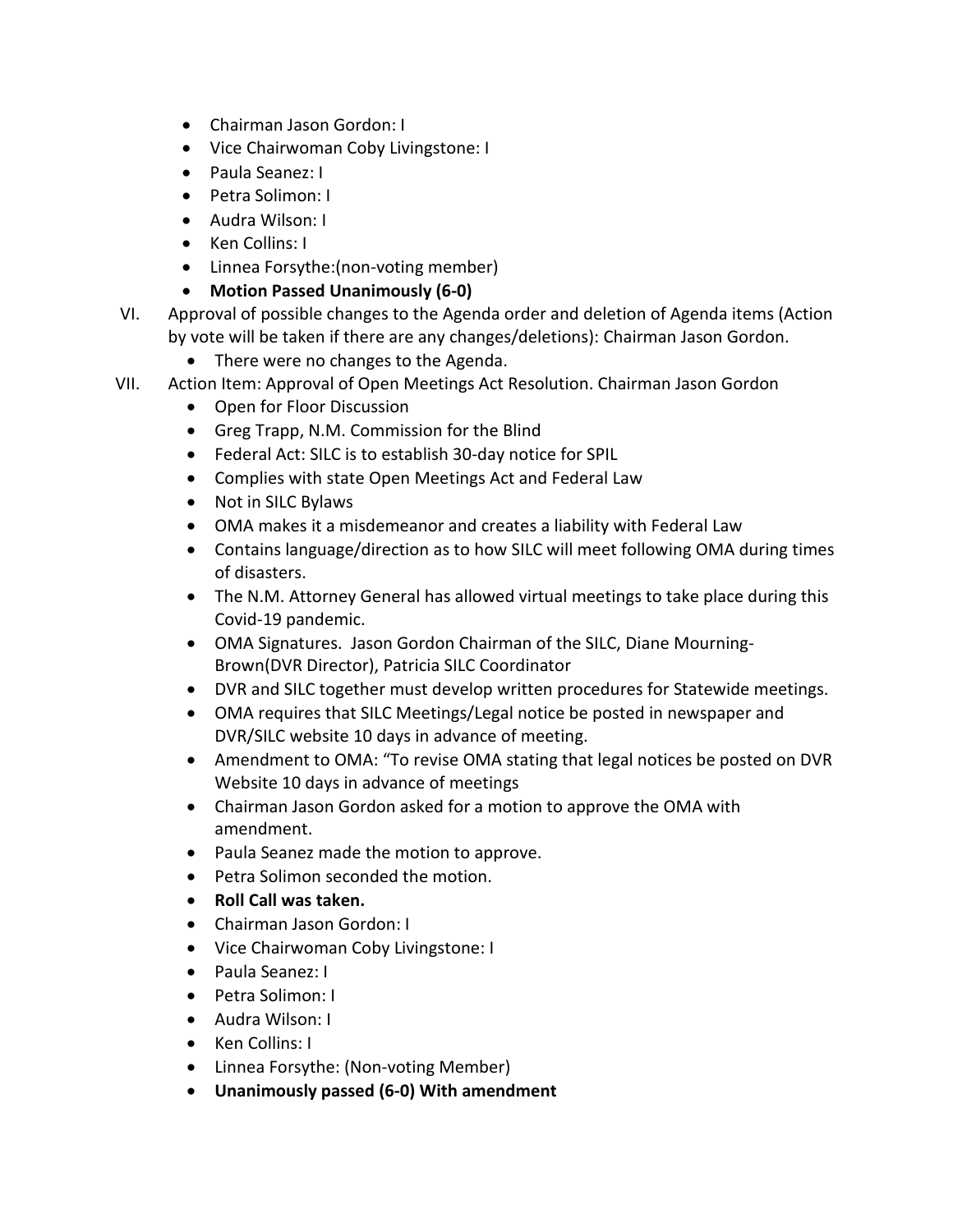- VIII. Chairman's Quarterly Report/Update: Jason Gordon Chairman
	- Update on the SPIL. It was submitted by the December 30, 2020 deadline. Was sent back for additional information and amendments. Returned the SPIL with the requested changes and additions. The SPIL was approved in January. Appreciate the input from everyone, especially Audra Wilson's input and expertise on the SPIL process. Thank you to Patricia Quintana, Diane Mourning - Brown, Michael O' Brien, and Alicia DeVargas
	- Update on the 704/PPR Report: The 704 Report is usually due in December, ICL is in the process of changing the format and has asked that we hold on to the report until we hear from them. SILC has completed their portion and DVR is in the process of completing their portion.
- IX. SILC Coordinator Quarterly Report/Update: Patricia L. Quintana SILC Coordinator
	- Contract renewed on January 1, 2021
	- SILC Budget total is \$54,250.00 Balance as of today is \$50,359.47.
	- The Governor finally reappointed the SILC Council and I want to welcome our new appointee, Linnea Forsythe. We are still soliciting interested individuals to fill a few more spots
	- According to the Governor's Legal Staff, the Governor has the authority to appoint the SILC Chair. She has appointed Jason Gordon.
- X. Discussion Item: Establish Executive Committee and Standing Committees: Chairman Jason Gordon.
	- Vice-Chair Coby Livingstone suggested the Executive Board appoint committees.
	- Request to send by-laws to members for review of Committees.
	- Discuss further at next Quarterly meeting.

XI. Discussion Item: CILS goals and objectives addressing the Covid-19. Update on how the Covid-19 testing and vaccination is working for CILS: Vice- Chair Coby Livingstone.

- a) Michael Murphy: Staff working from home, Masks required and available for consumers and attendants. Following CDC Guidelines etc.
- b) Sarah Michaud: Using a mixed model of home or office. In office services are limited to no more than two days a week. Using general screening, temperature check, daily cleaning, using UV Light sanitation system. Hospitality services are on hold for now. Majority of meetings and services are through a virtual platform.
- c) Audra Wilson: Choices services are 50% open and 50% from home. Employees trade off from office to home. Masks are required. Temperature is taken and logged into book next to name. All surfaces and needed areas are sanitized. No more than one customer at a time is allowed in office.
- d) Albert Montoya: Have gone to a hybrid model. Office is moved outdoors Wednesdays and Thursdays. Established sanitation station for workers and clients. Digital outreach approach to parts of Dona Ana County. No congregating at this time.
- XII. State Agency Quarterly Reports/Updates:
	- a) DVR: Diane Mourning-Brown: Virtual HAFC Hearing overview and budget recommendation. Robert Cardona DVR CFO. LFC Recommended a cut of \$92.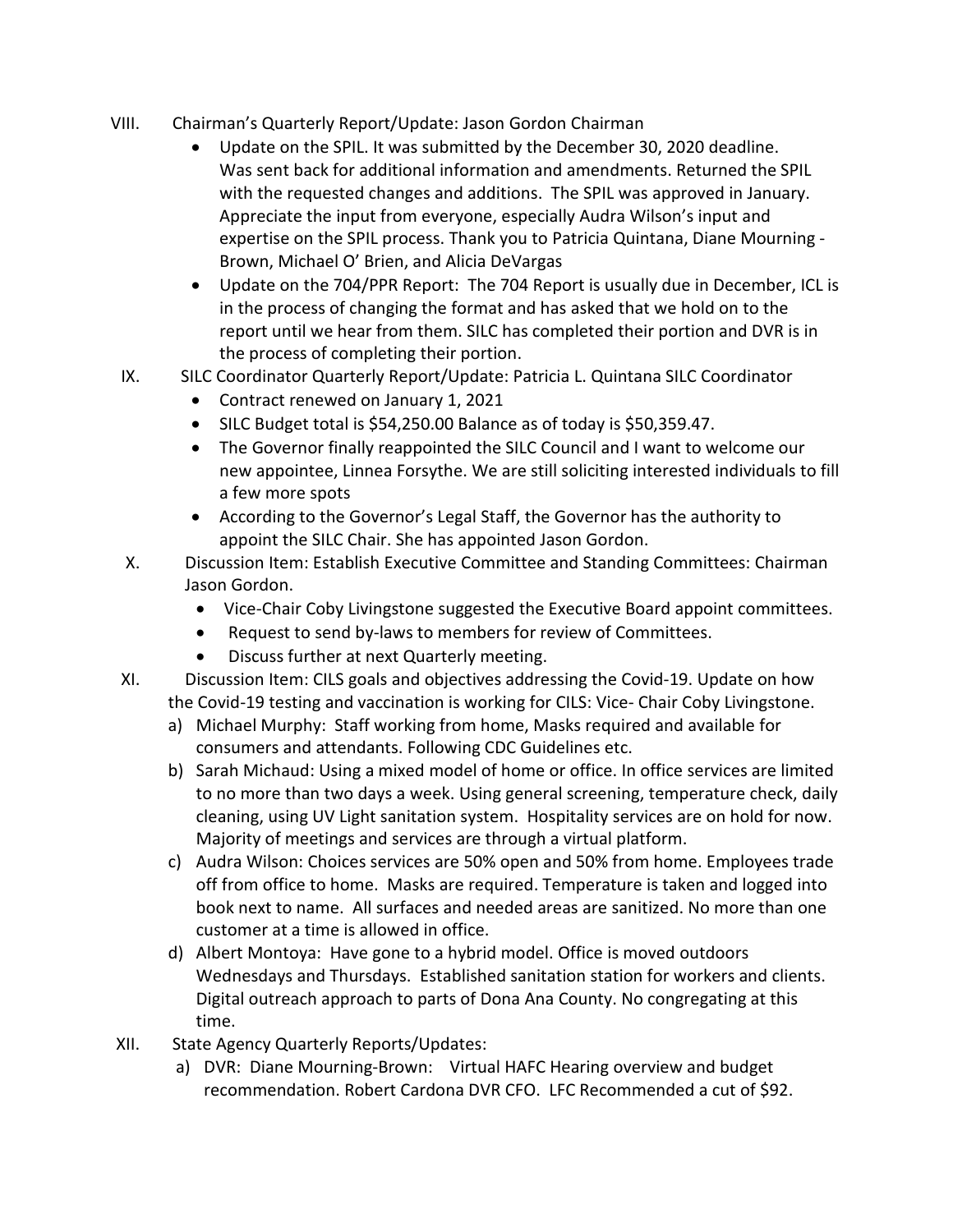Thousand which equals a loss of \$434,000. In Federal matching funds. The Executive branch did not recommend any cuts. Independent Living Budget recommendation was for a 5% reduction from the Executive Branch of \$33,800. LFC's recommendation was to keep the budget the same. DDS, the LFC recommended no cuts, the Executive recommended a reduction of \$72. Thousand. DVR Audit Report, Robert Cardona DVR CFO. Did well in audit with a few minor issues. Diane Mourning Brown, Staff is still tele- working after a year, not seeing clients, continual virtual visits, modified work schedule with 10% of staff working in house. Vacancy rate continues to fall. Order of selection released 200 more who were on wait list, with 600 remaining. Significant reduction from a year ago, at 1,400. SB354: Will create an independent commission of Vocational Rehabilitation and removing it from under the PED umbrella. Sponsors of the Bill Senators Linda Lopez and Jerry Ortiz y Pino. There would be no fiscal impacts with this change.

- b) New Mexico Commission for the Blind: Jim Salas. Focusing on remote services to client base which has shown to be effective during this time regarding vocational and rehabilitation services. The independent living program has been more of a challenge in delivering services due to Covid-19. As far as employees, most have been vaccinated. There are a few vacancies to fill in Las Vegas and Las Cruces with qualified blindness skill instructors. These vacancies will be open until filled.
- c) AIVRS Program: Paula Seanez. Navajo Nation returned to offices on February 8. There has been a dip in the number of Covid-cases. The vaccine rollout has vaccinated all Navajo Nation Employees. RFP Grant Proposal due in April. There are 46 Tribal VR Programs and 50 have applied. This approach is making it more competitive between programs and is not a good approach. Laguna Pueblo: Petra Solimon. Established a Talking Circle Session focused on issues and discussion for grant support. Petra was reappointed to SILC. Pueblos continue to be closed. Delivery of constituent services continue through Zoom and other platforms. Limited and careful meetings with consumers. Jemez Pueblo: Marlencia Chee. The annual performance report has been extended. There has been a grant notification letter. Applying for grant opportunities. Operation of Programs. Staff are on a rotational schedule. Have a response team for those in isolation, quarantined, and affected by various covid-19 challenges.
- XIII. CILS Reports and Updates:
	- a) Sarah Michaud, New Vistas, Santa Fe, N.M. Early Intervention program has seen a 30% decrease statewide due to covid-19. Challenges with tele health, even with the challenges, 250 children were serviced. The Las Vegas Office was moved to 624 University Ave. Have more space for evaluations and conferences. Will allow more success in case management system for early intervention. Renewed partnership with the Department of Health Covid online curriculum and staff has been trained. Legislative Action Team. Will be meeting to follow up on Legislative issues. Telework and office hours. Slowly increasing time in office. At 25% Capacity at this time.
	- b) Michael Murphy, Independent Living Resource Center, Albuquerque, N.M. Assisted 42 consumers on IL Plans. 125 hrs on community advocacy. 484